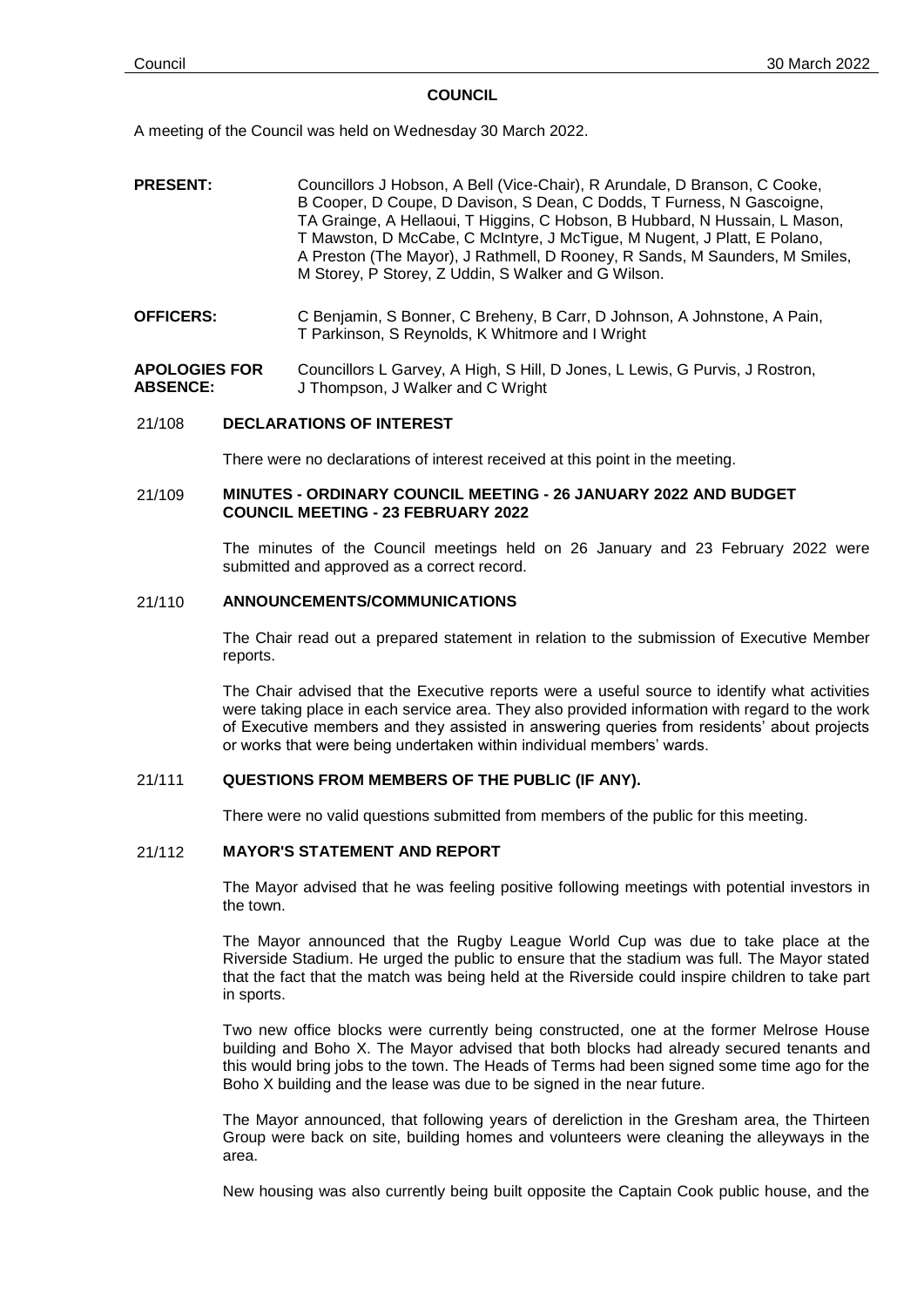first sixty homes were due to be completed in the next two months.

The Mayor referred to the leisure facility due to open in Captain Cook Square, which included a bowling and Go-Kart facility, Indoor golf and the facility to host live music and comedy.

The Mayor stated that the original plan for Centre Square Building 1 which had cost £20m to erect, was for officers of the Council to occupy the building. The building was now fully occupied by a tenant. The top floor of Building 2 was currently let to XPS and the second floor was let to GP Bank. The ground floor was currently occupied, mainly by a chamber of barristers.

The Mayor advised that in terms of the production of Executive reports, previously officers had spent a long time producing reports for politicians to read at Council. He advised that he was reviewing how the Executive would connect with members and the public.

A new on-line facility would be introduced which would allow members and the public to submit a question to an Executive Member and the details of the question and the response would be published online within 10 working days.

The Mayor stated that he planned to invite Executive Members to speak at Council to advise Members of any activity that was occurring in respect of their individual portfolios. The Mayor advised that the Deputy Mayor and Executive Member for Children's Services would provide members at this meeting with an overview of the current situation in respect of Children's Services and the Executive Member for Neighbourhood Safety would discuss issues regarding crime and neighbourhood safety.

The Chair announced that given that the Mayor had raised the issue of Executive Member reports, it would be appropriate for Councillor Uddin to pose his question with regard to the production of Executive Member reports.

Councillor Uddin put his question to the Mayor regarding Executive Member reports.

The Mayor stated that any person elected by the people of Middlesbrough should be open and accessible. He stated that Executive Member reports were important but they needed to come from the heart of the Executive Member, rather than from officers. He stated that the format of the reports had been discussed with officers and the Executive.

Councillor C Hobson commented that she was concerned about the lack of Executive Member reports. Members and the public needed to know what the Executive Members were working on. The Executive Member reports should have continued to be submitted until an alternative format had been agreed.

The Mayor stated that the production of Executive Member reports did not mean that the public were getting value for money. The Executive aimed to be open and transparent. Any Member wishing to ask a question of an Executive Member could email them direct.

Councillor McTigue stated that the Executive Member reports usually detailed events that had already taken place. When reports were written by officers, the Executive Members sometimes struggled to answer questions on the reports. Councillor McTigue stated that she would like to see a change in the format and would like to see all Executive Member reports written by the Executive Members.

Councillor Rathmell stated that having Executive Members stand up and speak at the Council meeting in relation to activity relating to their portfolios could be trialed and if it didn't work, the process could be reviewed.

Councillor M Storey cited a number of examples of where money had been wasted as a result of amended projects and issues with the purchase of Covid tests that the Council had been unable to utilise. He stated that accountability was important. He stated that previous Executive Member reports had been excellent and well written with the assistance of officers. Councillor Storey stated that any changes with regard to the submission of Executive Member reports would need to be discussed at Constitution and Members' Development Committee, prior to agreement by Council. If an Executive Member report had been circulated prior to the meeting, Members would be able to ask questions on the content.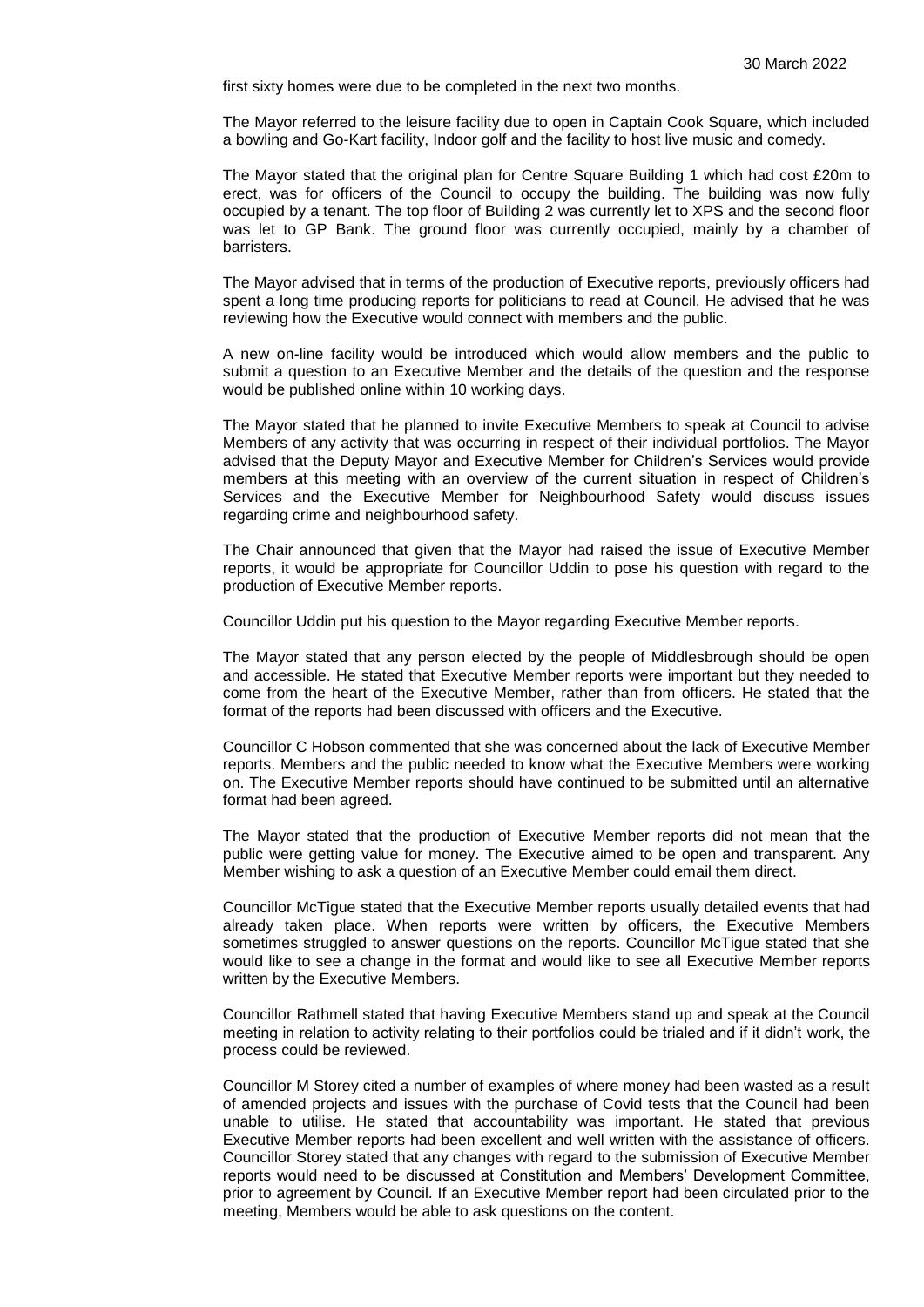Councillor Rathmell stated that the two Executive Members should be allowed to provide any highlights in relation to their portfolios.

In response to the comment from Councillor M Storey, the Mayor explained the rationale behind changes to the Boho X project.

Councillor M Storey queried if the Mayor could confirm that the plans had changed as a result of Covid.

The Mayor stated that the change in any plans could be influenced by a number of factors, but the biggest factors in relation to the changes in the Boho X project were Covid and the potential to save £10m.

Councillor Cooke advised that Executive Member reports were important as they included details of work that was being carried out in the community. He cited a number of examples of work that was currently being carried out within the Newport Ward.

The Mayor commented that Councillor Cooke was an excellent Councillor and he commended those involved in the Letitia House scheme for their work with assisting in getting vulnerable people off the streets.

Councillor Rooney stated that the Mayor had made reference to the developments in the town centre and she pointed out that many of the projects had been initiated as a result of the Investment Prospectus, which had been produced by the previous Elected Mayor.

Councillor Rooney stated that, in terms of the prospect of the two Executive Members speaking at this Council meeting, there was no agenda item relating to Executive Member reports, so they should not be allowed to speak. The requirement for Executive Members to report to Council on activities on their portfolio was included at item 4 in the Executive Scheme of Delegation.

Councillor Rooney stated that as a former Executive Member, she had written all of her own reports to Council, with the assistance of an officer.

Councillor Mawston stated that it was good to hear that the Rugby League World Cup was taking place at the Riverside Stadium. The Captain Cook Birthplace Trust had been involved in many activities with the team.

In terms of Executive Member reports, Councillor Mawston stated that the reports did need an overhaul. He stated that he had emailed an Executive Member to ask them a question but he had not received a response.

The Mayor stated that he wasn't suggesting that the new system, where Members could submit questions, would replace Executive Member reports.

Councillor Branson stated that Executive Member reports could be shorter and more concise, but it was important that Members received them in advance of the meeting and that they were kept informed of what was happening in respect of the different portfolios.

Councillor Higgins stated that it was important to be open and transparent. Members often found out what was happening in the local press and it was important for Executive Member reports to be received in advance of the meeting.

The Chair stated that any changes to the Constitution needed to be agreed by full Council.

#### 21/113 **REPORT OF THE OVERVIEW AND SCRUTINY BOARD**

The Chair of the Overview and Scrutiny Board submitted a report that provided an update on the current position regarding progress made by the Overview and Scrutiny Board and each of the individual Scrutiny Panels.

The Chair of Overview and Scrutiny Board stated that all Executive Members were invited to the Board to provide a comprehensive overview of the Executive Member's aims and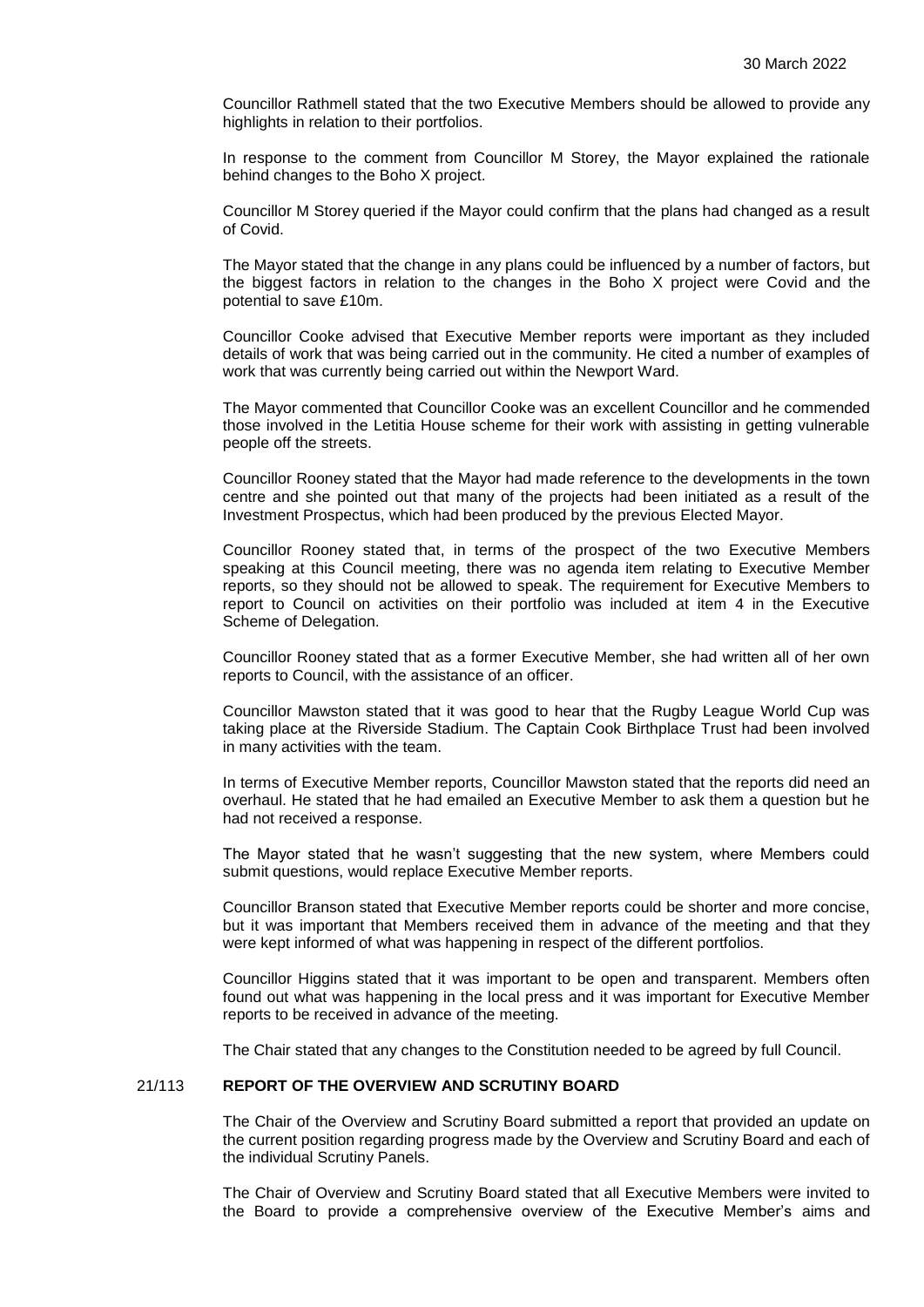aspirations, progress made to date and to highlight any emerging issues relating to their portfolios, but it was still important for Council to receive Executive Member reports.

**ORDERED** that the report be noted.

### 21/114 **URGENT ITEMS**

There were no Urgent items submitted within the specified deadlines for this meeting.

### 21/115 **MEMBERS' QUESTION TIME**

The Chair announced that there were now only three questions from Members of the Council, as Question 12/2021 had been dealt with under the Mayor's report agenda item. The details of the specific questions were included at Agenda Item 11.

In response to Question 9/2021 - Councillor Branson to the Mayor in relation to bus services, the Mayor stated the following:

- Middlesbrough Council recently approved the decision to formally sign up to the region's imminent Bus Service Improvement Plan.
- This would cover a number of key themes such as improvements to infrastructure, punctuality and ticketing offers for young people.
- It was envisaged that along with this plan, and the Council's own funding there would be local schemes to focus on issues that would improve bus journeys and make them a more viable alternative for people.
- The Council's strategies had sustainable modes of transport at their heart and the Council would keep pursuing those.

In response to Question 10/2021 - Councillor Furness to Councillor Polano with regard to the ongoing trend and decline in footfall and trade given the current economic climate of high Inflation, Councillor Polano stated the following:

The Council was trying to change the offer in the town centre and move away from being so reliant on retail. As things were becoming more expensive, the existing retailers would find life harder and the Council would do what they could to help them. The Council had expert commercial asset managers in place (Praxis) for both centres, and they were experienced at managing through difficult times. The Council's financial projections for the centres had not been built on 'best case scenarios' so they did have some ability to withstand any shocks. The Council would however hope to retain as much of the current offer as they could.

In response to Question 11/2021 - Councillor Furness to Councillor Polano with regard to landlord licensing, Councillor Polano stated the following:

There were certain legal criteria which had to be met to designate an area for selective licensing. They included a high proportion of property in the private rented sector, low housing demand, significant and persistent problems caused by anti-social behaviour and poor property conditions. In relation to future roll out the Council was currently preparing a proposal document for the Newport 2 area which would be submitted to Executive for approval prior to a consultation exercise being carried out? After this scheme was implemented the Council was planning to review areas for potential future schemes based on the legal criteria.

In North Ormesby there was currently 894 licensable properties. To date, 606 properties had applied for their licence.

In Newport 1, there was 1166 licensable properties. To date, 1158 properties had applied for their licence.

Work was still ongoing in both areas to licence the properties. Legal action could be taken if the property owner did not apply for a licence, although this had only been necessary in a small number of cases.

## 21/116 **NOTICE OF MOTIONS**

Consideration was given to Motion No. 152, moved by Councillor M Storey and seconded by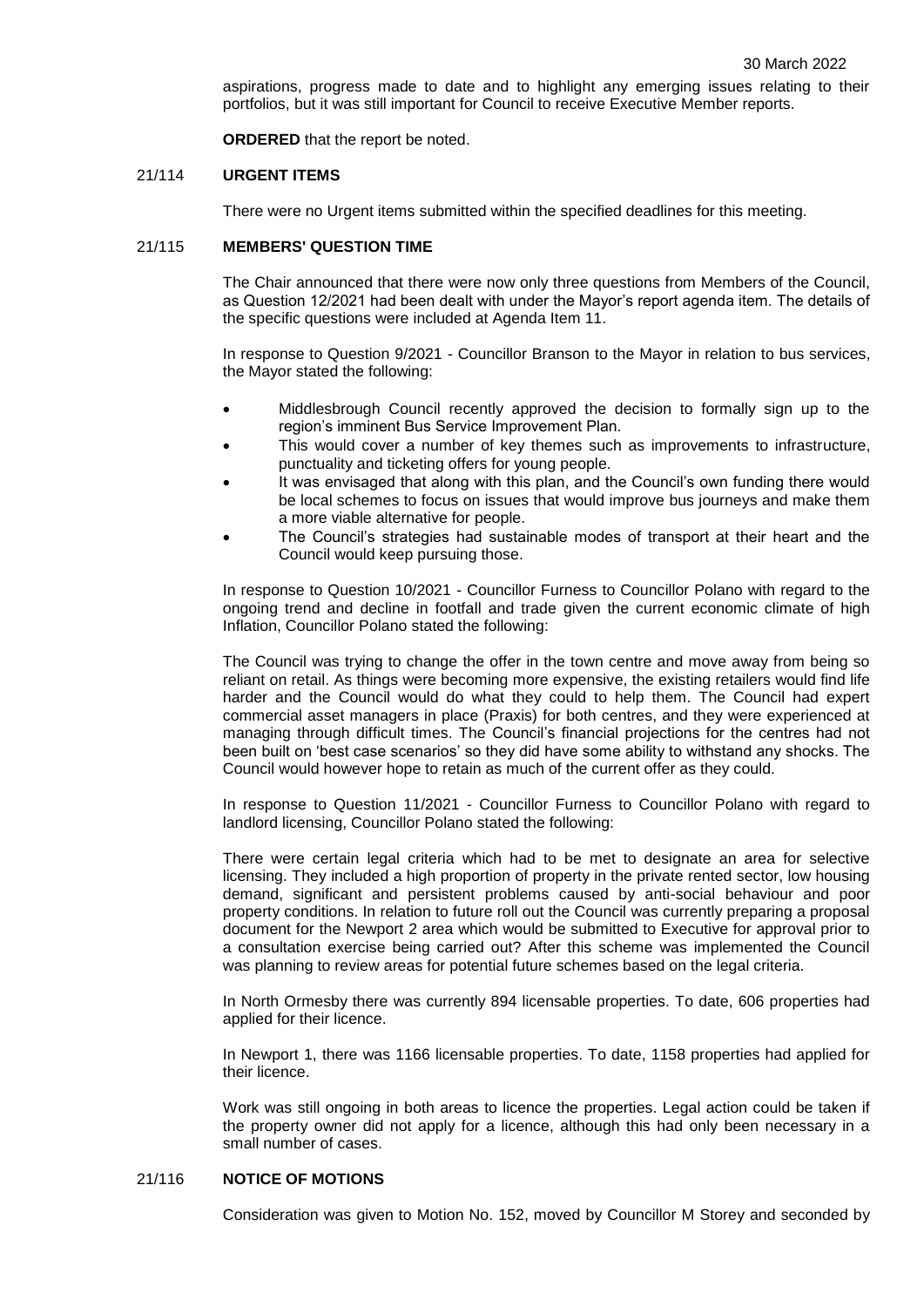Councillor Dean of which notice had been given in accordance with Council Procedure Rules No. 53-60 as follows:

"Middlesbrough Council recognises and sends its congratulations to Her Majesty the Queen on reaching 70 years on the throne.

The Platinum Jubilee is an opportunity for people to pay tribute and thank the Queen for leading Britain. In her 70 years as monarch she has been a calming and reassuring presence to the people of the United Kingdom and Commonwealth. It is also an opportunity for people to reflect on the changes that have occurred during her long reign.

This Council therefore takes this opportunity to recognise her longevity and hard work on behalf of the country in her time as sovereign".

The Chair invited Members to speak on the motion.

Councillor Furness commented on the grants available towards community events for the Queen's Jubilee celebration taking place over the long Bank Holiday weekend (Thursday 2 June to Sunday 5 June 2022).

Councillor Arundale stated that he was one of many who had sworn allegiance to the Queen. He stated that the Queen was a wonderful asset to the country and he would be supporting the proposed motion.

Councillor Smiles stated that the Queen had given extraordinary service to the country. The grants scheme was a wonderful way in which to help residents and communities to celebrate the Queen's Jubilee. Councillor Smiles advised that she would be supporting the motion.

Councillor Dean stated that the Queen had done a wonderful job over the last 70 years. Lots of communities and residents had secured funding through the Council's scheme to enable them to hold parties to celebrate the event.

Councillor M Storey advised that the Queen had visited the area a number of times. The first visit was in 1956. In 1977, the Queen visited Tees Dock as part of her Silver Jubilee celebrations. In 1993, the Queen visited Pallister Park and in 2012, the Queen had visited the Tees Barrage. Councillor Storey stated that the grants scheme was a fantastic way of enabling residents to celebrate the Queen's Jubilee.

The Chair invited the Monitoring Officer to conduct a vote on the motion.

The motion was put to the vote.

On a vote being taken the motion was declared unanimously **CARRIED.**

## 21/117 **NOTICE OF URGENT MOTIONS (IF ANY)**

There were no Notice of Urgent Motions submitted within the specified deadlines for this meeting.

### 21/118 **COUNCIL DIARY REPORT**

The Executive Member for Environment, Finance and Governance and the Director of Legal and Governance Services submitted a report, the purpose of which was to agree the timetable of meetings for the Municipal Year 2022/2023.

The Director of Legal and Governance Services advised that the dates contained within the timetable were tentative, and could be subject to change.

Following a vote, it was:

**ORDERED** as follows:

(i) That the timetable of meetings for the Municipal Year 2022/2023, as detailed in the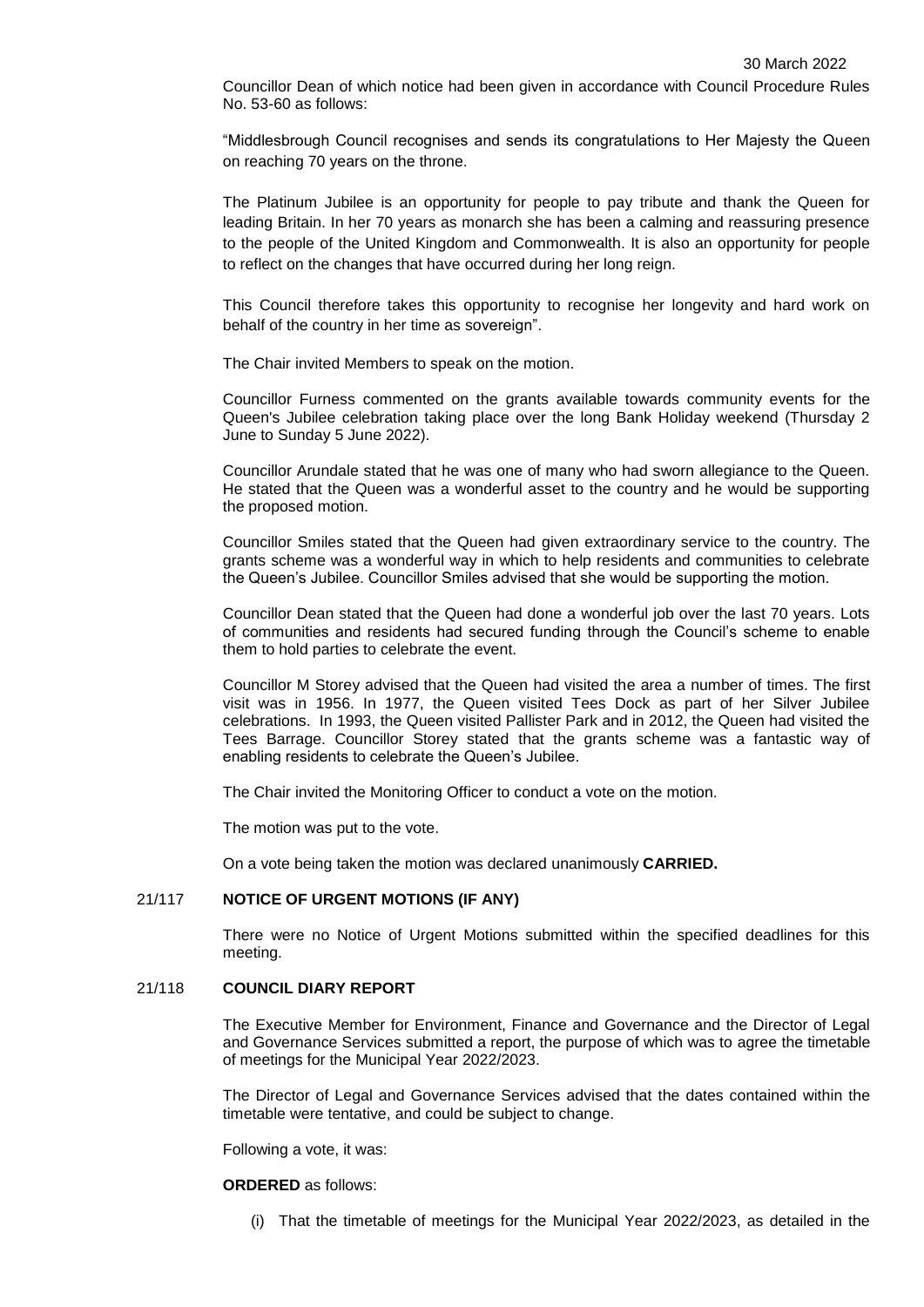Appendix to the report, be approved.

- (ii) That, with the exception of the following, the dates for ordinary meetings of the Council be designated as meetings at which questions will be taken from members of the public:
	- Budget/Council Tax Setting Meetings 27 February and 8 March 2023
	- Wednesday 24 May 2023 (Annual Meeting).

## 21/119 **VACANCIES ON COMMITTEES REPORT**

Council received a report which sought nominations for appointment, following resignations from Committees and the freeing up of places on scrutiny panels, vacated as a result of members being appointed to the Executive.

The report included a list of current vacancies on various committees and nominations were put forward at the meeting by individual members.

**ORDERED** that the following vacancies allocated in accordance with the wishes of the political groups, be approved by Council:

Adult Social Care and Services Scrutiny Panel

#### **1 Vacancy – Open to all Councillors - No nominations - Deferred**

Children and Young Peoples' Learning Scrutiny Panel

### **1 Vacancy – Councillor C Hobson appointed**

Durham Darlington Teesside Hambleton Richmondshire and Whitby (DDTHRW) STP Joint Overview and Scrutiny Committee

**1 Vacancy – Councillor J Hobson appointed**

Economic Development, Environment and Infrastructure Scrutiny Panel

**1 Vacancy – Councillor J Hobson appointed**

Health Scrutiny Panel

**1 Vacancy – Councillor M Saunders appointed**

Chair of Health Scrutiny Panel

**1 Vacancy – Councillor D Davison appointed**

South Tees Health Scrutiny Committee

**1 Vacancy – Councillor Dodds appointed**

Tees Valley Health Scrutiny Committee

**1 Vacancy – Open to all Councillors - No nominations - Deferred**

Overview and Scrutiny Board

**1 Vacancy - Councillor Hubbard appointed**